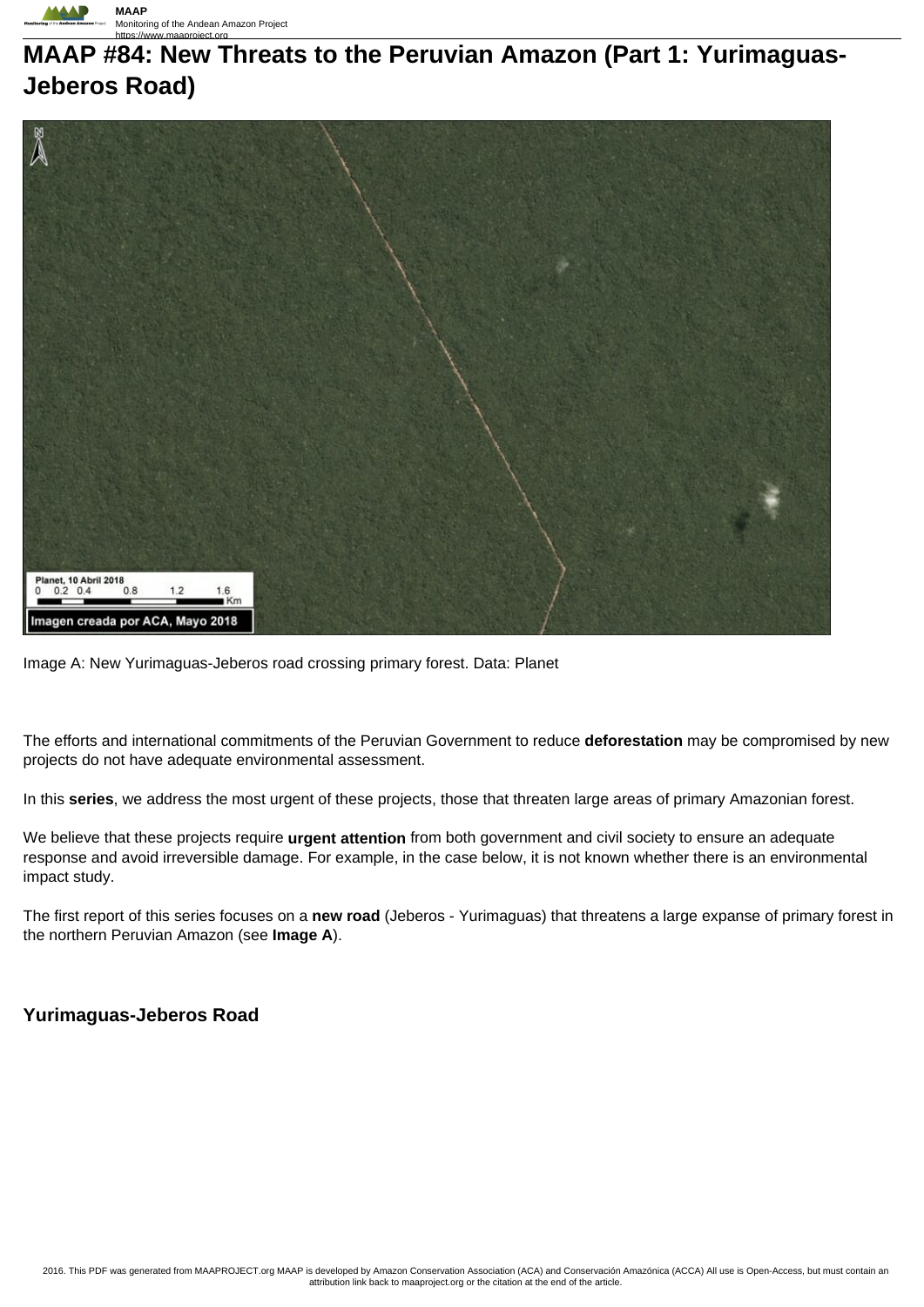



Image B. Data: GLAD/UMD, PNCB/MINAM, Hansen/UMD/Google/USGS/NASA

**Early warning** forest loss alerts (GLAD alerts from the University of Maryland and Global Forest Watch) have detected the construction of a new road between the city of Yurimaguas and the town of Jeberos, in southern Loreto region (see **Image B**).

We estimate that the new road is **65 km** (40 miles). In the image, the arrows indicate part of the route crossing primary forest (indicated in dark green).

Although the road improves the connectivity of an isolated town, the problem is that much of it crosses **primary Amazon forest** and may trigger **massive deforestation**. It is well documented that roads are one of the main drivers of deforestation in the Amazon (see **MAAP #76**).

In addition, most of the route crosses "**Permanent Production Forest**", a legal land classification restricted to forestry activities, not agriculture or infrastructure (Image D). The route also crosses a regional conservation priority site (Image D).

It is important to note that the Regional Government of Loreto, which is promoting and financing the project, specifically said in a press statement that the road will "encourage the expansion of the agricultural and livestock frontier in this part of the region." That phrase can be interpreted as frankly stating that the road will cause extensive deforestation. It is a particularly troubling scenario given that Yurimaguas is already a deforestation hotspot.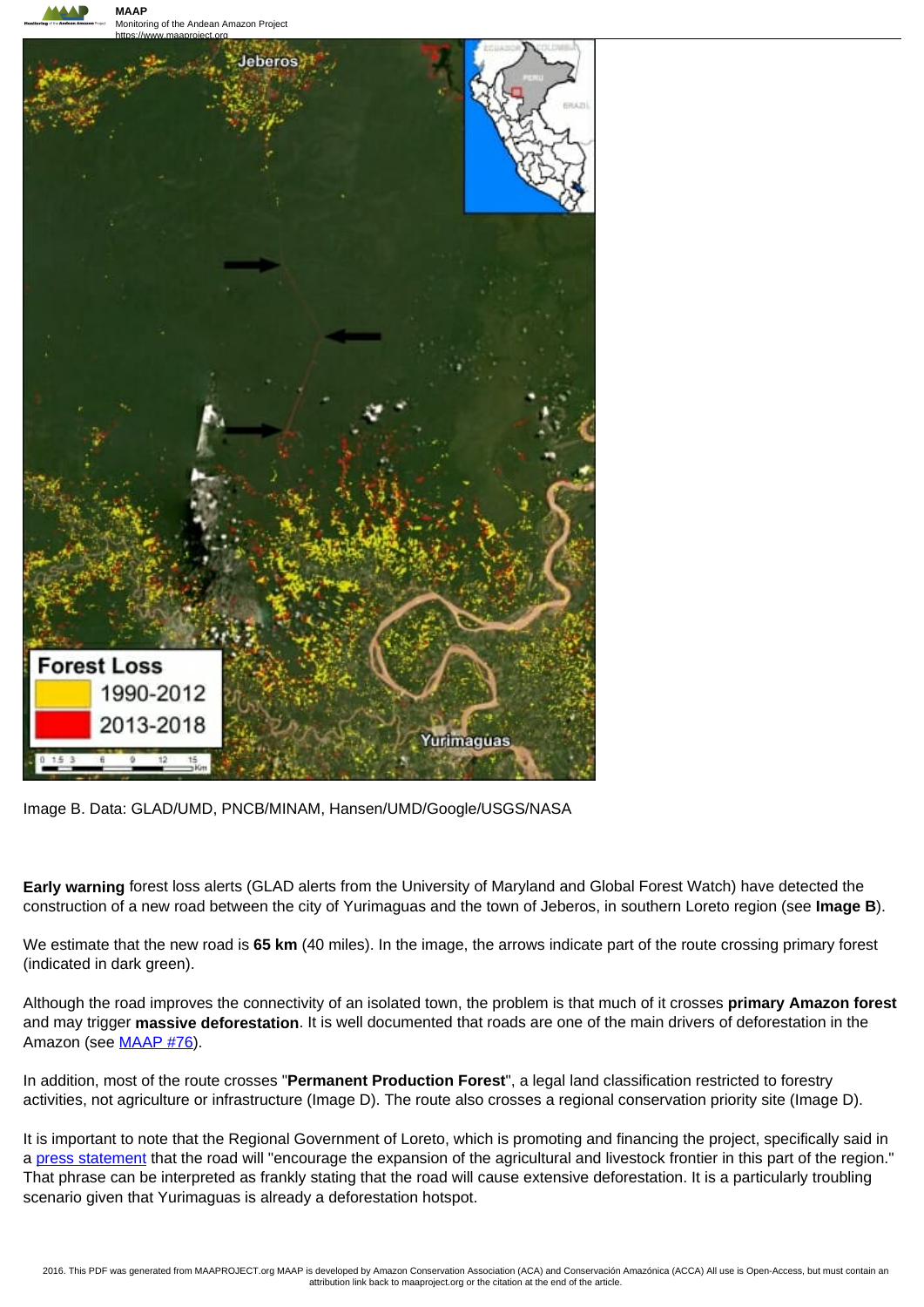

https://www.maaproject.org **Image C** shows the beginning of road construction between August 2017 (left panel) and April 2018 (right panel).



Image C. Road construction. Data: Planet.

**Image D** shows how the road crosses **Permanent Production Forest** and a regional conservation priority site.